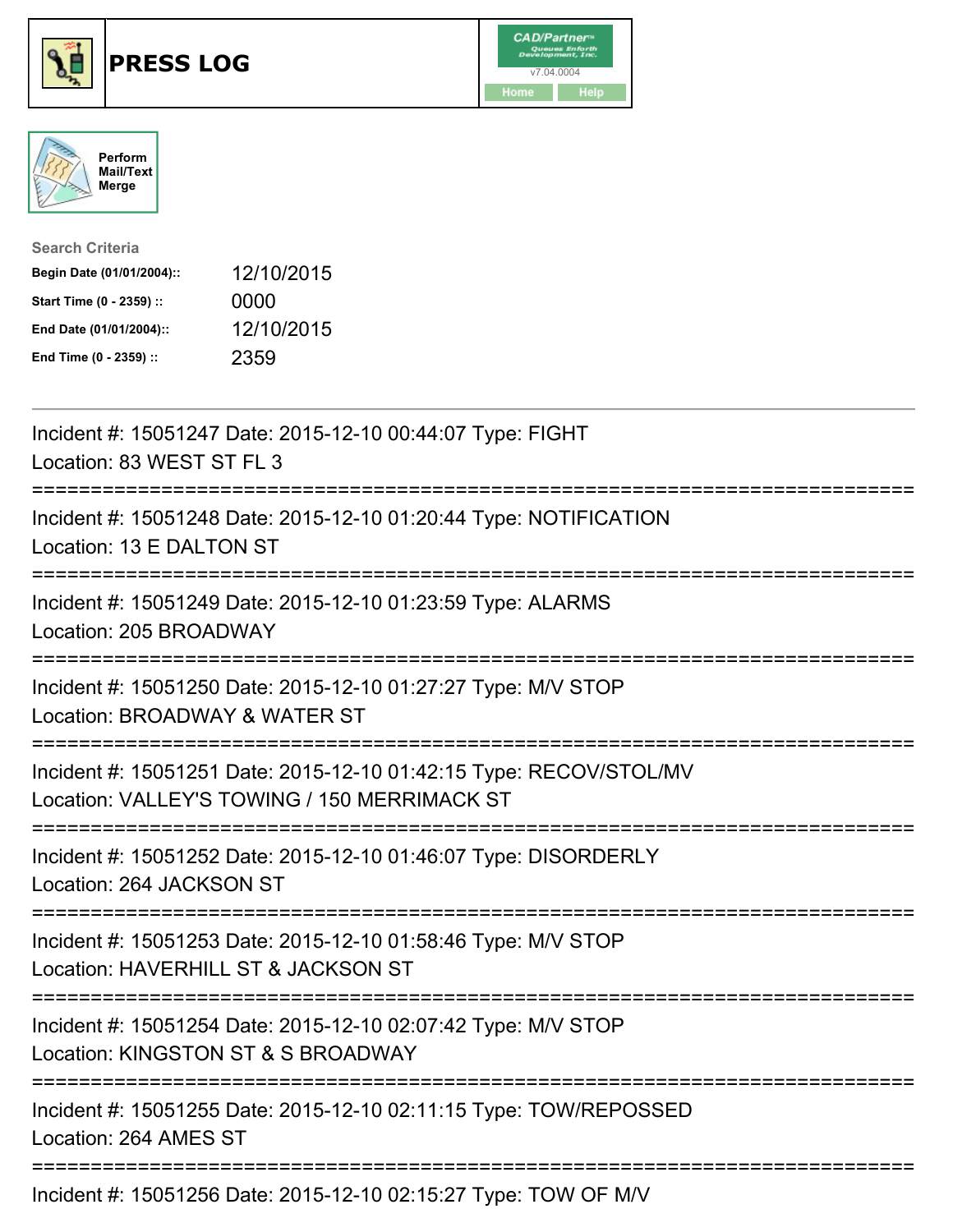| Location: TRESPASS TOW 373SF8 / 14 CAMELLA TEOLI WY<br>===============================                                                          |
|-------------------------------------------------------------------------------------------------------------------------------------------------|
| Incident #: 15051258 Date: 2015-12-10 02:23:53 Type: M/V STOP<br>Location: HAVERHILL ST & LAWRENCE ST                                           |
| Incident #: 15051257 Date: 2015-12-10 02:26:40 Type: M/V STOP<br>Location: FITZ ST & LAWRENCE ST                                                |
| Incident #: 15051259 Date: 2015-12-10 02:57:23 Type: ALARMS<br>Location: 190 LAWRENCE ST<br>--------------------------------------              |
| Incident #: 15051260 Date: 2015-12-10 03:46:35 Type: ALARMS<br>Location: HABIT-OPCO / 10 EMBANKMENT RD                                          |
| Incident #: 15051261 Date: 2015-12-10 04:08:13 Type: ALARMS<br>Location: BROTHERS PIZZA / 145 LAWRENCE ST<br>:================================= |
| Incident #: 15051262 Date: 2015-12-10 04:11:35 Type: DISTURBANCE<br>Location: 221 S UNION ST                                                    |
| Incident #: 15051263 Date: 2015-12-10 04:22:56 Type: SUS PERS/MV<br>Location: 221 S UNION ST                                                    |
| Incident #: 15051264 Date: 2015-12-10 04:29:40 Type: NOISE ORD<br>Location: 17 WILLOW ST FL 1                                                   |
| Incident #: 15051265 Date: 2015-12-10 05:29:24 Type: ALARMS<br>Location: 38 CEDAR ST                                                            |
| Incident #: 15051266 Date: 2015-12-10 06:10:05 Type: AMBULANCE ASSSI<br>Location: 5 SUTCLIFFE CT                                                |
| Incident #: 15051267 Date: 2015-12-10 06:12:54 Type: ALARMS<br>Location: 38 CEDAR ST                                                            |
| Incident #: 15051268 Date: 2015-12-10 06:58:06 Type: M/V STOP<br>Location: METHUEN ST & MILL ST                                                 |
| Incident #: 15051269 Date: 2015-12-10 07:08:42 Type: CK WELL BEING<br>Location: NORTH COMMON ST / null                                          |
| Incident #: 15051270 Date: 2015-12-10 07:18:46 Type: ALARMS                                                                                     |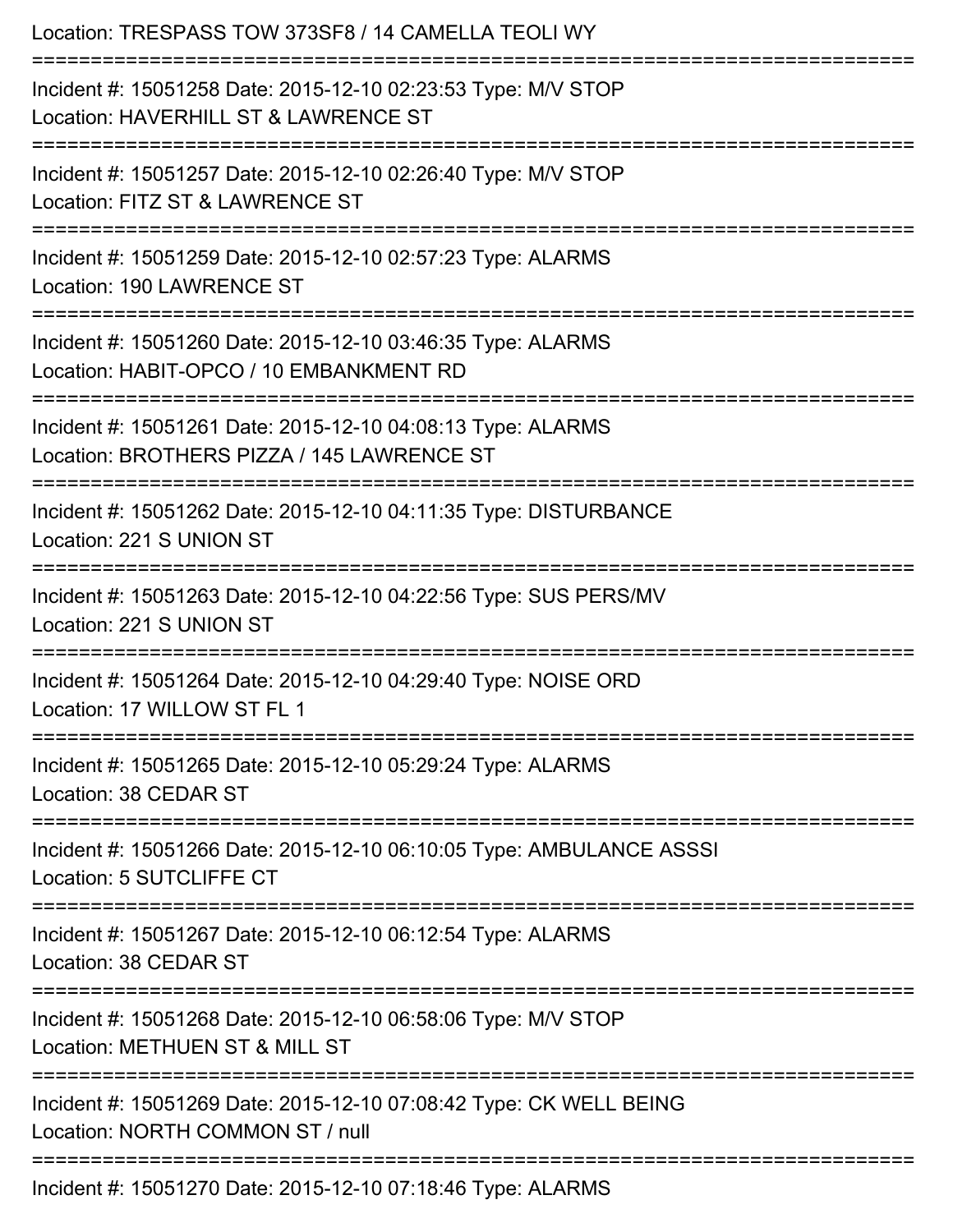| Incident #: 15051271 Date: 2015-12-10 07:19:19 Type: ALARMS<br>Location: FERNANDEZ RESIDENCE / 131 BURKE ST    |
|----------------------------------------------------------------------------------------------------------------|
| Incident #: 15051272 Date: 2015-12-10 07:22:12 Type: ALARMS<br>Location: 198 GARDEN ST                         |
| Incident #: 15051273 Date: 2015-12-10 07:26:09 Type: 911 HANG UP<br>Location: TEDESCHI / 390 S UNION ST        |
| Incident #: 15051274 Date: 2015-12-10 07:30:51 Type: CLOSE STREET<br>Location: JACKSON ST                      |
| Incident #: 15051275 Date: 2015-12-10 07:31:39 Type: LARCENY/MV/PAST<br>Location: 203 BOXFORD ST               |
| Incident #: 15051276 Date: 2015-12-10 07:48:28 Type: FIGHT<br>Location: 204 S UNION ST                         |
| Incident #: 15051277 Date: 2015-12-10 08:01:22 Type: ALARM/BURG<br>Location: DELACRUZ RESIDENCE / 9 WINSTON DR |
| Incident #: 15051278 Date: 2015-12-10 08:01:56 Type: MAL DAMAGE<br>Location: 252 FARNHAM ST FL 2               |
| Incident #: 15051279 Date: 2015-12-10 08:03:46 Type: MEDIC SUPPORT<br>Location: 120 BENNINGTON ST FL 1         |
| Incident #: 15051280 Date: 2015-12-10 08:12:04 Type: RECOV/STOL/MV<br>Location: 9 DEWEY ST                     |
| Incident #: 15051281 Date: 2015-12-10 08:15:30 Type: AUTO ACC/NO PI<br>Location: POLARTEC / 46 STAFFORD ST     |
| Incident #: 15051282 Date: 2015-12-10 08:24:26 Type: CLOSE STREET<br>Location: OAK ST                          |
| Incident #: 15051283 Date: 2015-12-10 08:33:14 Type: ALARMS<br>Location: 198 GARDEN ST                         |
| Incident #: 15051284 Date: 2015-12-10 08:51:33 Type: ASSIST FIRE                                               |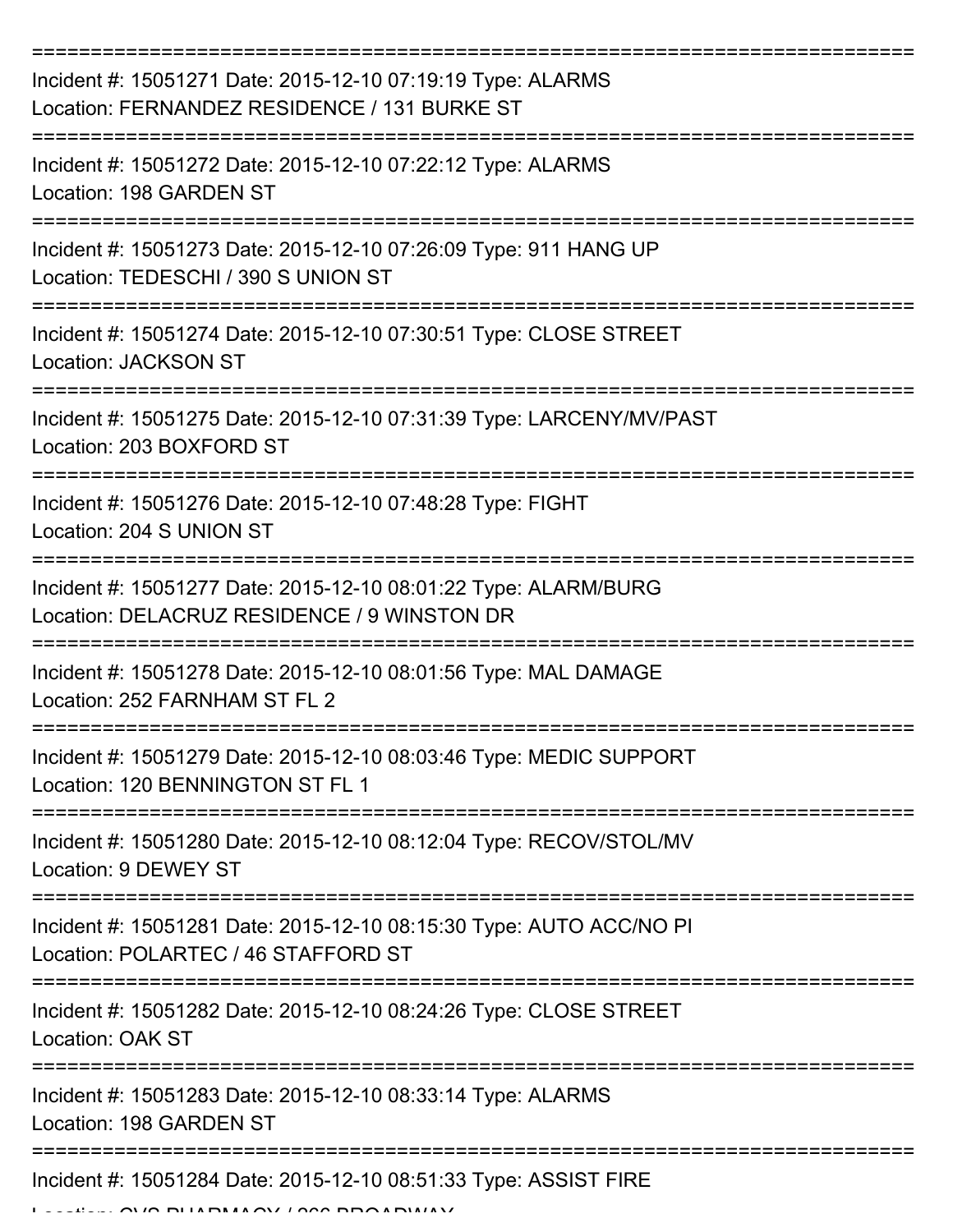| Incident #: 15051285 Date: 2015-12-10 09:05:46 Type: INVEST CONT<br>Location: 71 N PARISH RD                         |
|----------------------------------------------------------------------------------------------------------------------|
| Incident #: 15051286 Date: 2015-12-10 09:12:07 Type: INVESTIGATION<br>Location: 616 ESSEX ST                         |
| Incident #: 15051287 Date: 2015-12-10 09:18:27 Type: ALARM/BURG<br>Location: 256 ESSEX ST #202                       |
| Incident #: 15051288 Date: 2015-12-10 09:19:52 Type: RECOV/STOL/MV<br>Location: 153 BEACON AV                        |
| Incident #: 15051289 Date: 2015-12-10 09:25:47 Type: SUICIDE ATTEMPT<br>Location: 71 BASSWOOD ST FL 2NDFL            |
| Incident #: 15051290 Date: 2015-12-10 09:26:08 Type: HIT & RUN M/V<br>Location: COMMON & NEWBURY                     |
| Incident #: 15051291 Date: 2015-12-10 09:41:53 Type: MEDIC SUPPORT<br>Location: 70 N PARISH RD                       |
| ===========<br>Incident #: 15051292 Date: 2015-12-10 09:57:45 Type: DOMESTIC/PAST<br>Location: 11 CUSTER ST FL 1STFL |
| Incident #: 15051293 Date: 2015-12-10 10:12:04 Type: M/V STOP<br>Location: 103 EVERETT ST                            |
| Incident #: 15051294 Date: 2015-12-10 10:32:08 Type: M/V STOP<br>Location: 57 EVERETT ST                             |
| Incident #: 15051295 Date: 2015-12-10 10:43:37 Type: INVEST CONT<br>Location: 71 N PARISH RD                         |
| Incident #: 15051296 Date: 2015-12-10 10:52:06 Type: INVESTIGATION<br>Location: 13 CLINTON CT                        |
| Incident #: 15051297 Date: 2015-12-10 11:17:18 Type: CK WELL BEING<br>Location: 116 THOREAU WAY #527                 |
| Incident #: 15051298 Date: 2015-12-10 11:29:57 Type: M/V STOP                                                        |

Location: MEDDIMACK CT & C LINIION CT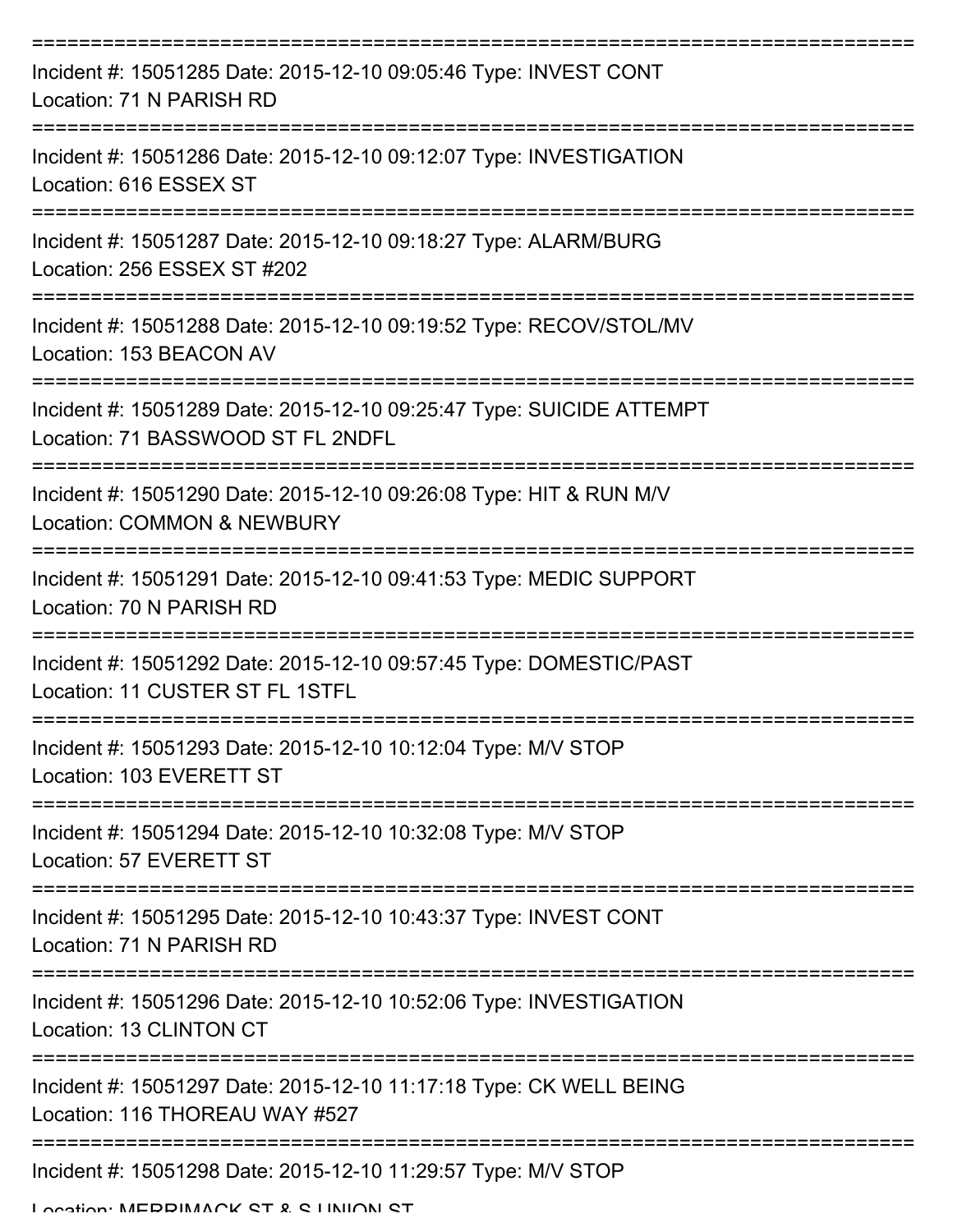| Incident #: 15051299 Date: 2015-12-10 11:30:05 Type: HIT & RUN M/V<br>Location: 91 MYRTLE ST                   |
|----------------------------------------------------------------------------------------------------------------|
| Incident #: 15051300 Date: 2015-12-10 11:47:56 Type: M/V STOP<br><b>Location: CANAL ST</b>                     |
| Incident #: 15051301 Date: 2015-12-10 11:50:21 Type: TRESPASSING<br>Location: BOYD ST & @FOOT BRIDGE           |
| Incident #: 15051302 Date: 2015-12-10 12:01:54 Type: M/V STOP<br>Location: 616 ESSEX ST                        |
| Incident #: 15051303 Date: 2015-12-10 12:08:28 Type: M/V STOP<br>Location: 700 ESSEX ST                        |
| Incident #: 15051304 Date: 2015-12-10 12:08:36 Type: DRUG VIO<br>Location: LAWRENCE ST & @HAMSTEAD PARK        |
| Incident #: 15051305 Date: 2015-12-10 12:09:59 Type: NOISE ORD<br>Location: 4 INMAN ST #APT25                  |
| Incident #: 15051306 Date: 2015-12-10 12:16:24 Type: SUS PERS/MV<br>Location: GREEN & TREMONT                  |
| Incident #: 15051307 Date: 2015-12-10 12:36:36 Type: M/V STOP<br>Location: BROADWAY & VALLEY ST                |
| Incident #: 15051308 Date: 2015-12-10 12:39:18 Type: HIT & RUN M/V<br>Location: DUNKIN DONUTS / 99 WINTHROP AV |
| Incident #: 15051309 Date: 2015-12-10 12:42:47 Type: DOMESTIC/PROG<br>Location: 53 SWAN ST #APT 1              |
| Incident #: 15051310 Date: 2015-12-10 12:46:27 Type: DRUG VIO<br>Location: FINA HOUSE / 203 HAVERHILL ST       |
| Incident #: 15051312 Date: 2015-12-10 12:47:54 Type: SUS PERS/MV<br>Location: 779 ESSEX ST                     |
| Incident #: 15051311 Date: 2015-12-10 12:48:15 Type: M/V STOP<br>Location: 73 WINTHROP AV                      |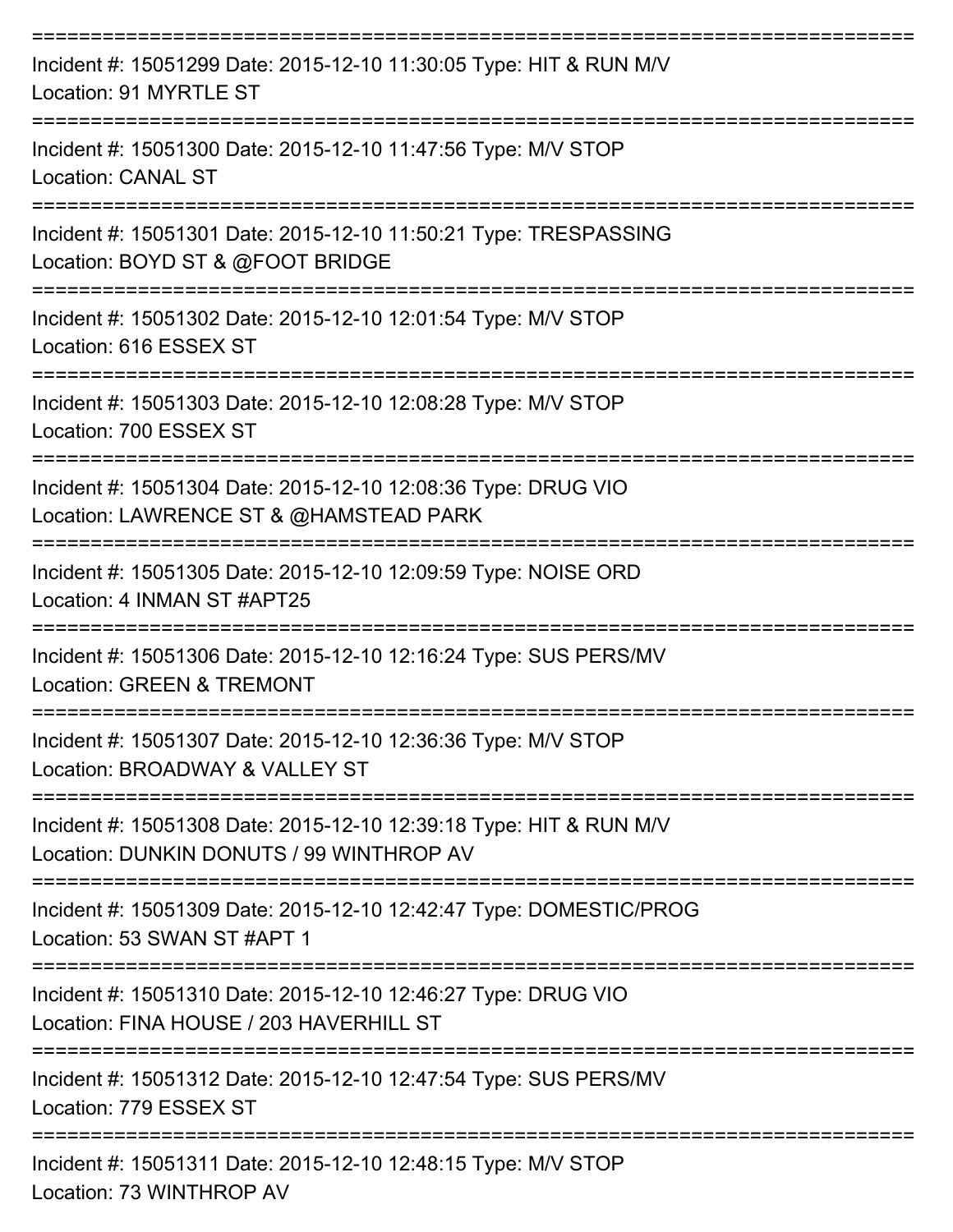| Incident #: 15051313 Date: 2015-12-10 12:57:44 Type: ALARM/BURG<br>Location: WYLESS CELL / 60 ISLAND ST FL 1ST                           |
|------------------------------------------------------------------------------------------------------------------------------------------|
| Incident #: 15051314 Date: 2015-12-10 13:02:13 Type: SUICIDE ATTEMPT<br>Location: 5 SUTCLIFFE CT #APT 7                                  |
| Incident #: 15051315 Date: 2015-12-10 13:05:39 Type: ALARM/BURG<br>Location: MEJIA / 256 ESSEX ST #APT 202<br>========================   |
| Incident #: 15051316 Date: 2015-12-10 13:07:59 Type: INVESTIGATION<br>Location: PARTHUM SCHOOL / 255 E HAVERHILL ST                      |
| Incident #: 15051317 Date: 2015-12-10 13:17:20 Type: SUS PERS/MV<br>Location: 779 ESSEX ST                                               |
| Incident #: 15051318 Date: 2015-12-10 13:23:11 Type: TRESPASSING<br>Location: CASA NUEVA VIDA / 59 JACKSON ST<br>======================= |
| Incident #: 15051319 Date: 2015-12-10 13:24:17 Type: MAL DAMAGE<br>Location: 164 MYRTLE ST                                               |
| Incident #: 15051321 Date: 2015-12-10 13:48:35 Type: GENERAL SERV<br>Location: 2 FITZ ST                                                 |
| Incident #: 15051320 Date: 2015-12-10 13:49:01 Type: AUTO ACC/UNK PI<br>Location: BOSTON MARKET / 435 WINTHROP AV                        |
| Incident #: 15051322 Date: 2015-12-10 14:05:56 Type: IDENTITY THEFT<br>Location: 97 SPRINGFIELD ST                                       |
| Incident #: 15051323 Date: 2015-12-10 14:10:51 Type: AUTO ACC/NO PI<br>Location: CANAL ST & FRANKLIN ST                                  |
| Incident #: 15051324 Date: 2015-12-10 14:37:33 Type: NOTIFICATION<br>Location: 3 B PROVIDENCE ST                                         |
| Incident #: 15051325 Date: 2015-12-10 14:44:43 Type: M/V STOP<br>Location: 40 WINTHROP AV                                                |
| Incident #: 15051326 Date: 2015-12-10 14:48:28 Type: B&E/MV/PAST<br>Location: 265 BROADWAY                                               |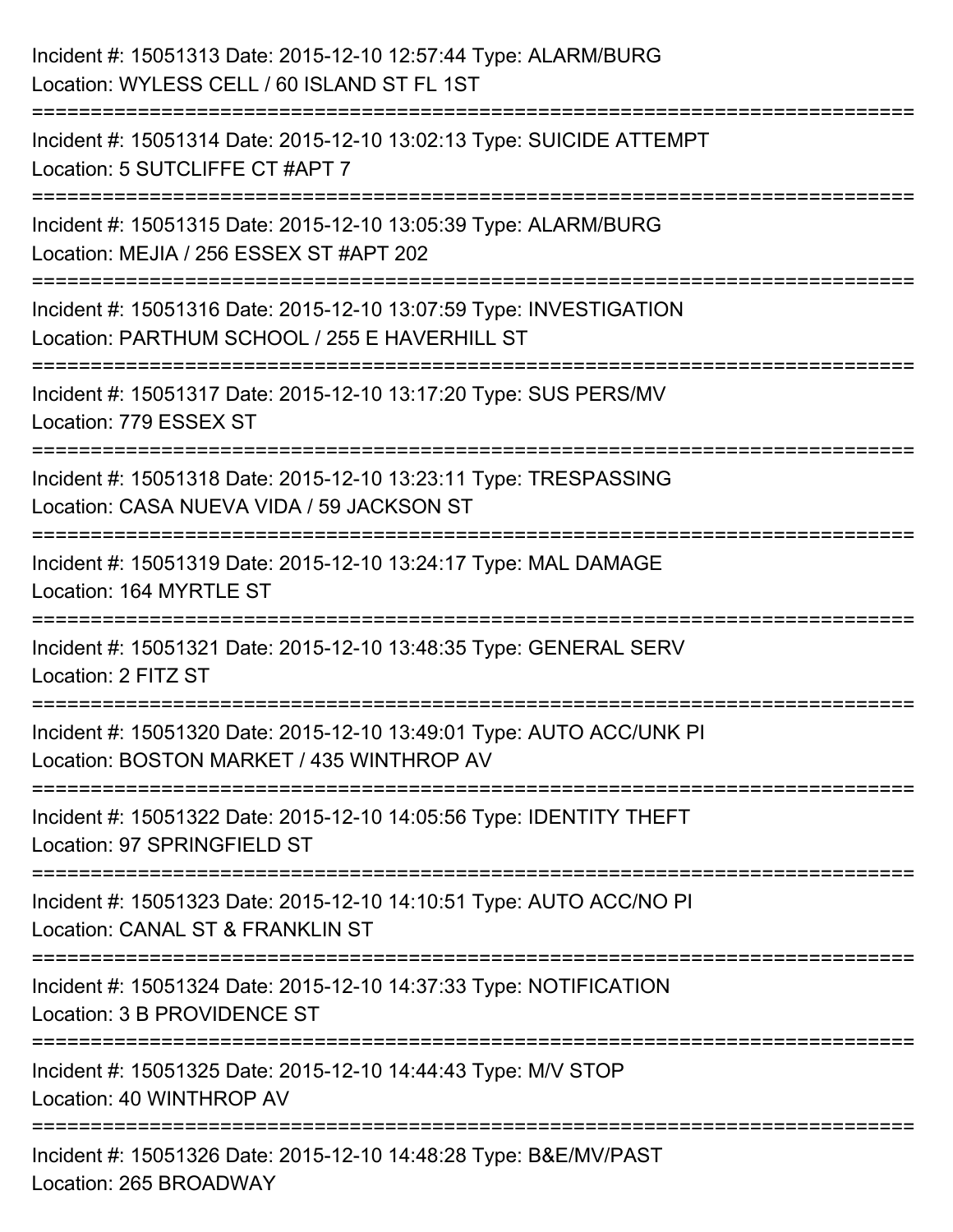| Incident #: 15051327 Date: 2015-12-10 15:07:34 Type: LARCENY/PAST<br>Location: 279 PARK ST                                            |
|---------------------------------------------------------------------------------------------------------------------------------------|
| Incident #: 15051328 Date: 2015-12-10 15:46:12 Type: WARRANT SERVE<br>Location: 317 S BROADWAY                                        |
| Incident #: 15051329 Date: 2015-12-10 15:47:59 Type: B&E/PAST<br>Location: 61 JUNIPER ST FL 2NFL<br>:================================ |
| Incident #: 15051330 Date: 2015-12-10 15:49:34 Type: M/V STOP<br>Location: 291 ESSEX ST                                               |
| Incident #: 15051331 Date: 2015-12-10 15:50:11 Type: LIC PLATE STO<br>Location: 405 ANDOVER ST<br>.---------------------------        |
| Incident #: 15051332 Date: 2015-12-10 15:57:28 Type: RECOV/STOL/MV<br>Location: 25 EXETER ST                                          |
| Incident #: 15051333 Date: 2015-12-10 16:11:34 Type: HIT & RUN M/V<br>Location: BRUCE ST & ERVING AV                                  |
| Incident #: 15051334 Date: 2015-12-10 16:33:03 Type: AUTO ACC/NO PI<br>Location: ESSEX ST & LAWRENCE ST                               |
| Incident #: 15051335 Date: 2015-12-10 16:38:05 Type: DISTURBANCE<br>Location: DCF OFFICE / 280 MERRIMACK ST                           |
| Incident #: 15051336 Date: 2015-12-10 16:46:40 Type: TOW OF M/V<br>Location: 13 WYMAN ST                                              |
| Incident #: 15051337 Date: 2015-12-10 16:47:11 Type: AUTO ACC/NO PI<br>Location: CANAL ST & MILL ST                                   |
| Incident #: 15051338 Date: 2015-12-10 17:03:02 Type: AUTO ACC/NO PI<br>Location: GOLDEN HOUSE / 129 S BROADWAY                        |
| Incident #: 15051339 Date: 2015-12-10 17:06:51 Type: ALARM/HOLD<br>Location: BANK OF AMERICA / 67 WINTHROP AV                         |
| Incident #: 15051340 Date: 2015-12-10 17:09:25 Type: ALARM/BURG<br>Location: 25 MARSTON ST #303                                       |

===========================================================================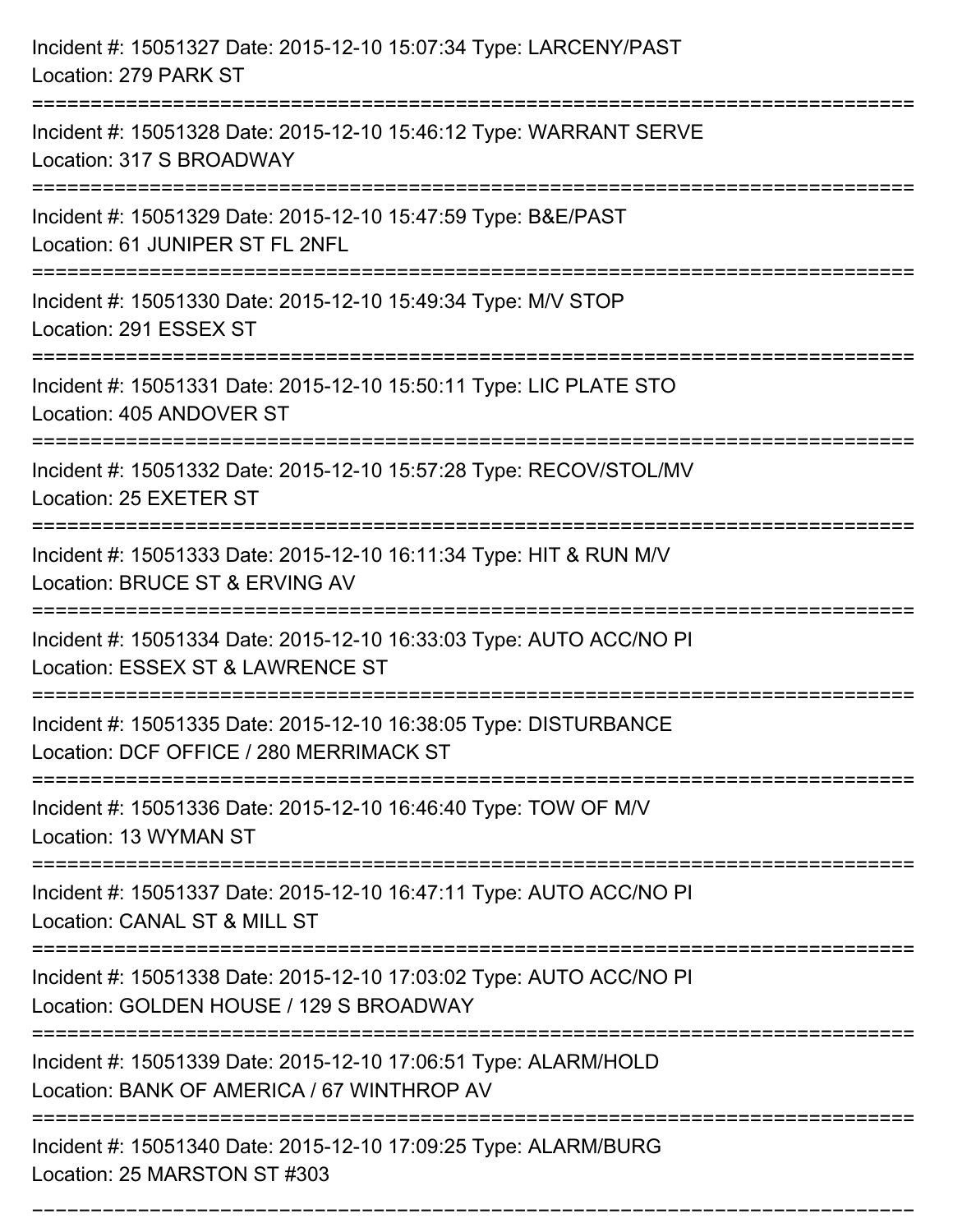| Incident #: 15051341 Date: 2015-12-10 17:16:55 Type: SUS PERS/MV<br>Location: 242 HAMPSHIRE ST                                                                           |
|--------------------------------------------------------------------------------------------------------------------------------------------------------------------------|
| ===================================<br>Incident #: 15051342 Date: 2015-12-10 17:35:04 Type: FIRE<br>Location: 163 LAWRENCE ST FL 2                                       |
| Incident #: 15051343 Date: 2015-12-10 17:35:45 Type: DISTURBANCE<br>Location: LEGACY PARK / 112 MARSTON ST #407 FL 4<br>:================================                |
| Incident #: 15051344 Date: 2015-12-10 17:48:54 Type: M/V STOP<br>Location: FRANKLIN ST & LOWELL ST                                                                       |
| Incident #: 15051345 Date: 2015-12-10 17:50:09 Type: AUTO ACC/NO PI<br>Location: FITZ ST & LAWRENCE ST<br>===================================<br>======================= |
| Incident #: 15051347 Date: 2015-12-10 17:58:07 Type: MAL DAMAGE<br>Location: 136 BAILEY ST                                                                               |
| Incident #: 15051346 Date: 2015-12-10 17:58:42 Type: DOMESTIC/PROG<br>Location: 379 HAVERHILL ST #3                                                                      |
| Incident #: 15051348 Date: 2015-12-10 18:07:21 Type: LARCENY/PAST<br>Location: 616 ESSEX ST                                                                              |
| Incident #: 15051349 Date: 2015-12-10 18:15:20 Type: M/V STOP<br>Location: BROADWAY & TREMONT ST                                                                         |
| Incident #: 15051350 Date: 2015-12-10 18:27:59 Type: GUN CALL<br>Location: BENNETT ST & WATER ST                                                                         |
| Incident #: 15051351 Date: 2015-12-10 18:32:12 Type: MAL DAMAGE<br>Location: 2 MARTHA LN                                                                                 |
| Incident #: 15051352 Date: 2015-12-10 18:43:44 Type: DRUG OVERDOSE<br>Location: 19 HANCOCK ST FL 1                                                                       |
| Incident #: 15051353 Date: 2015-12-10 19:04:53 Type: AUTO ACC/NO PI<br>Location: FRANKLIN ST & METHUEN ST                                                                |
| Incident #: 15051354 Date: 2015-12-10 19:11:28 Type: MEDIC SUPPORT<br>Location: 46 CHESTER ST #1                                                                         |
|                                                                                                                                                                          |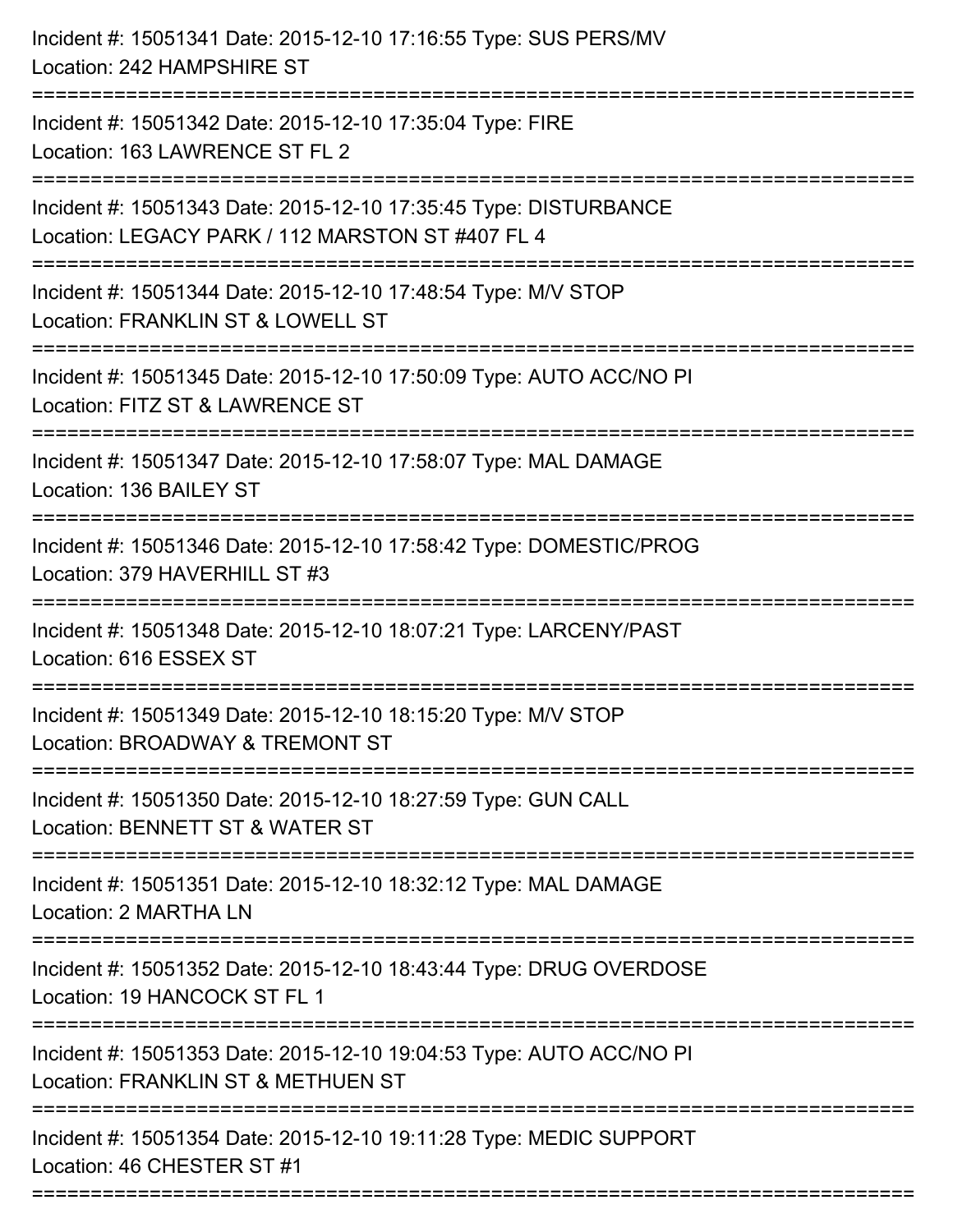Location: 18 WILMOT ST FL 2

| Incident #: 15051356 Date: 2015-12-10 19:46:27 Type: M/V STOP<br>Location: CROSBY ST & S BROADWAY                                     |
|---------------------------------------------------------------------------------------------------------------------------------------|
| Incident #: 15051357 Date: 2015-12-10 19:48:11 Type: M/V STOP<br>Location: 205 BROADWAY                                               |
| Incident #: 15051358 Date: 2015-12-10 19:52:22 Type: M/V STOP<br>Location: BROADWAY & TREMONT ST                                      |
| Incident #: 15051359 Date: 2015-12-10 19:55:14 Type: NOISE ORD<br>Location: FERRY ST & VERMONT ST                                     |
| Incident #: 15051360 Date: 2015-12-10 20:08:52 Type: LARCENY/PAST<br>Location: EXETER ST & WINTHROP AV                                |
| Incident #: 15051361 Date: 2015-12-10 20:18:48 Type: SUS PERS/MV<br>Location: 439 S UNION ST                                          |
| Incident #: 15051362 Date: 2015-12-10 20:37:56 Type: AUTO ACC/UNK PI<br>Location: HAVERHILL ST & JACKSON ST                           |
| Incident #: 15051363 Date: 2015-12-10 20:40:26 Type: MEDIC SUPPORT<br>Location: 125 MAY ST FL 1                                       |
| ===============<br>Incident #: 15051364 Date: 2015-12-10 20:41:59 Type: ALARM/BURG<br>Location: EVANGELICAL CHURCH / 201 HAVERHILL ST |
| =============================<br>Incident #: 15051365 Date: 2015-12-10 20:56:41 Type: M/V STOP<br>Location: BROADWAY & WATER ST       |
| Incident #: 15051366 Date: 2015-12-10 21:01:05 Type: MV/BLOCKING<br>Location: E HAVERHILL ST & OAK ST                                 |
| Incident #: 15051367 Date: 2015-12-10 21:04:32 Type: ALARM/BURG<br>Location: 9 PILGRIM RD                                             |
| Incident #: 15051368 Date: 2015-12-10 21:06:05 Type: M/V STOP<br>Location: ESSEX ST & HAMPSHIRE ST                                    |
|                                                                                                                                       |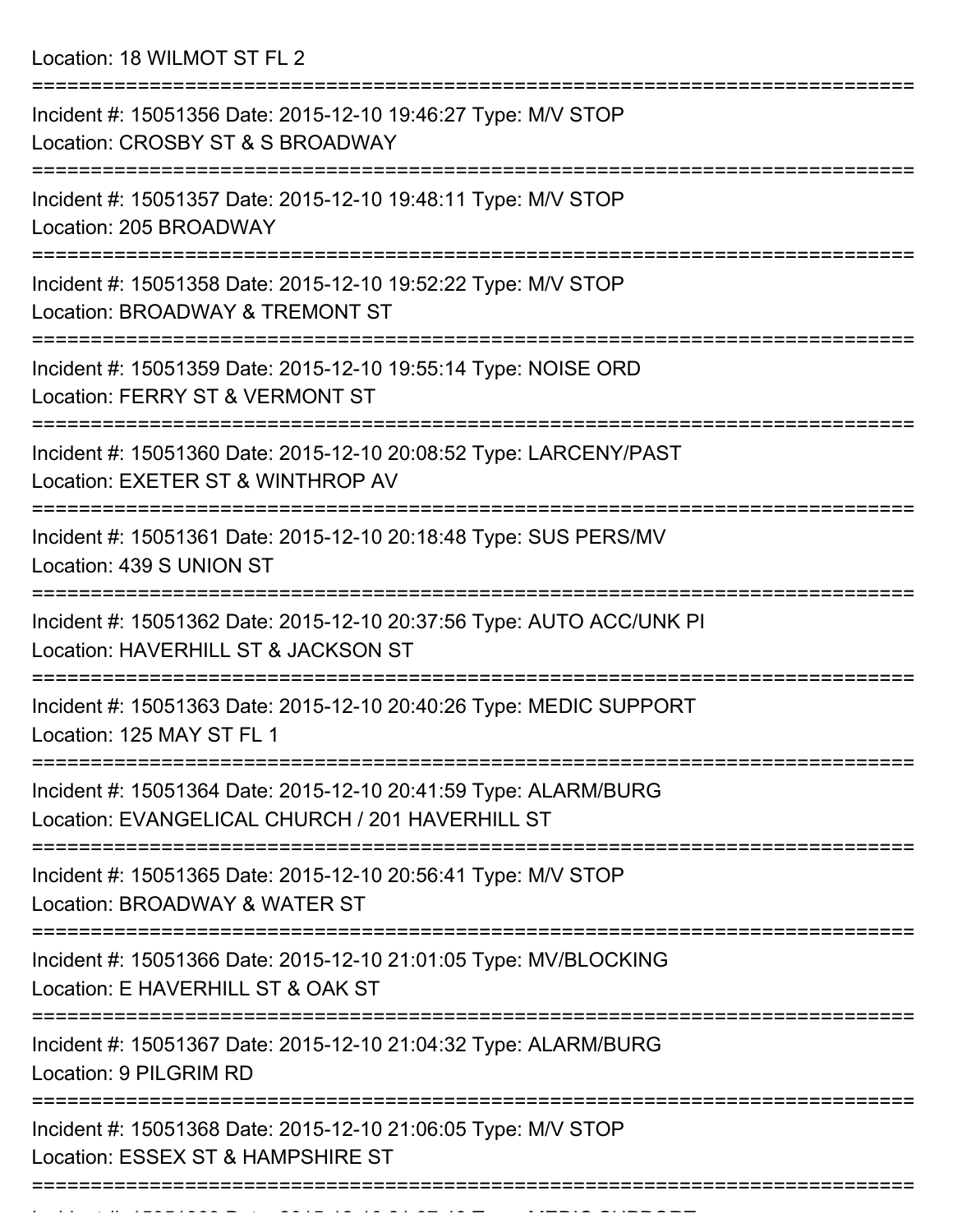| Location: 17 BOXFORD ST #2                                                                            |
|-------------------------------------------------------------------------------------------------------|
| Incident #: 15051370 Date: 2015-12-10 21:09:06 Type: DOMESTIC/PROG<br>Location: 33 KNOX ST FL 2       |
| Incident #: 15051371 Date: 2015-12-10 21:10:55 Type: UNKNOWN PROB<br>Location: 169 HAVERHILL ST #2    |
| Incident #: 15051372 Date: 2015-12-10 21:22:18 Type: M/V STOP<br>Location: 448 ANDOVER ST             |
| Incident #: 15051375 Date: 2015-12-10 21:28:15 Type: DISTURBANCE<br>Location: 288 AMES ST             |
| Incident #: 15051373 Date: 2015-12-10 21:29:00 Type: M/V STOP<br>Location: FRANKLIN ST & VALLEY ST    |
| Incident #: 15051374 Date: 2015-12-10 21:29:38 Type: M/V STOP<br>Location: BROADWAY & GREEN ST        |
| Incident #: 15051376 Date: 2015-12-10 21:35:57 Type: M/V STOP<br>Location: BAILEY ST & S UNION ST     |
| Incident #: 15051377 Date: 2015-12-10 21:44:50 Type: M/V STOP<br>Location: HAVERHILL ST & WEST ST     |
| Incident #: 15051378 Date: 2015-12-10 21:46:59 Type: NOISE ORD<br>Location: 853 ESSEX ST              |
| Incident #: 15051379 Date: 2015-12-10 21:48:47 Type: M/V STOP<br>Location: BUNKERHILL ST & MYRTLE ST  |
| Incident #: 15051380 Date: 2015-12-10 21:52:50 Type: SUS PERS/MV<br>Location: LEROY AV & WILLIAM ST   |
| Incident #: 15051381 Date: 2015-12-10 21:55:23 Type: M/V STOP<br>Location: FRANKLIN ST & HAVERHILL ST |
| Incident #: 15051382 Date: 2015-12-10 22:07:08 Type: CK WELL BEING<br>Location: 52 MELVIN ST #B1010   |
|                                                                                                       |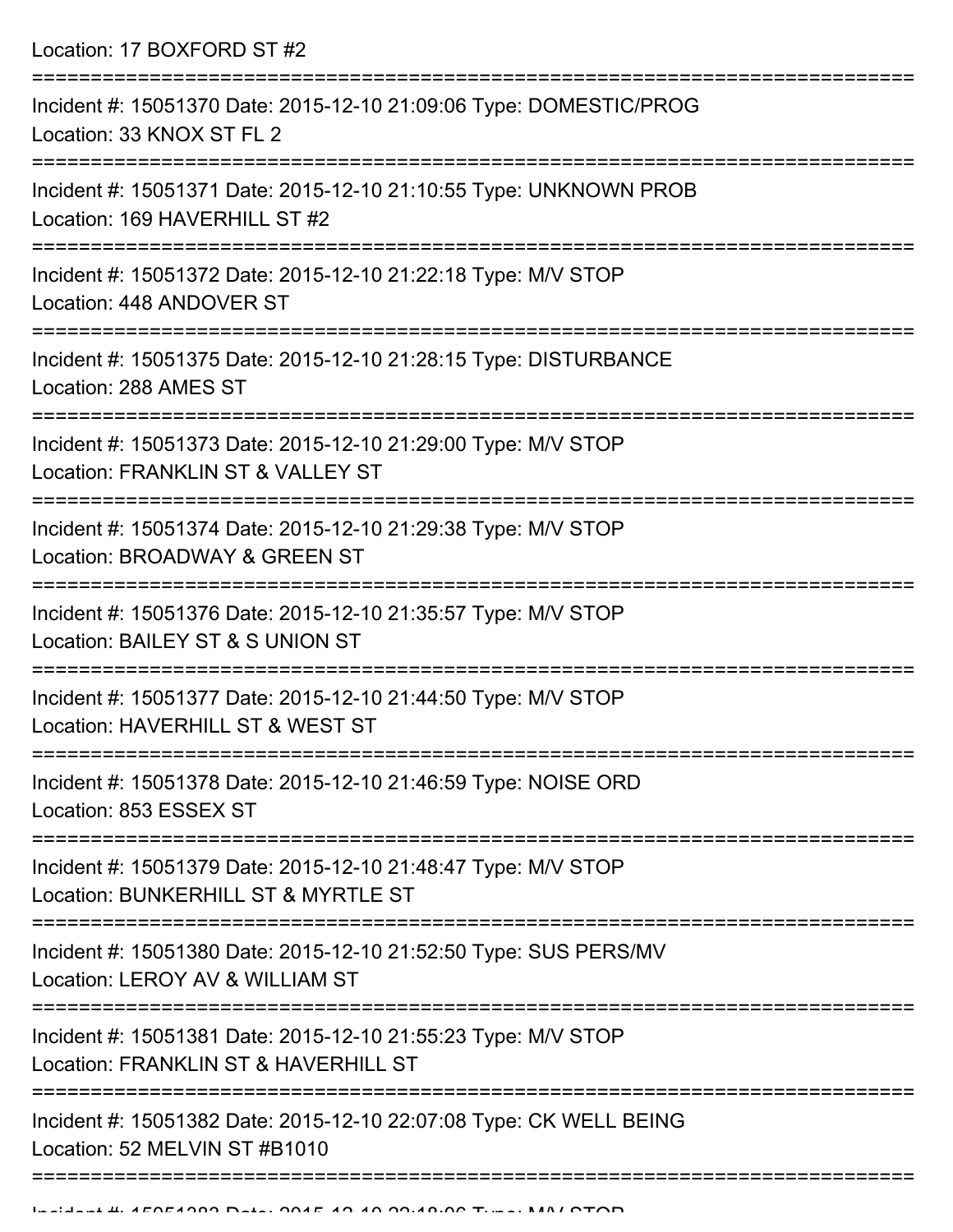| Incident #: 15051385 Date: 2015-12-10 22:29:36 Type: GENERAL SERV<br>Location: 921 ESSEX ST<br>Incident #: 15051384 Date: 2015-12-10 22:30:31 Type: M/V STOP<br>Location: 50 BROADWAY<br>Incident #: 15051386 Date: 2015-12-10 22:33:42 Type: DOMESTIC/PROG<br>Location: 70 NEWBURY ST FL 2<br>Incident #: 15051387 Date: 2015-12-10 22:39:08 Type: ASSSIT AMBULANC<br>Location: 147 FERRY ST<br>Incident #: 15051388 Date: 2015-12-10 22:42:31 Type: M/V STOP<br>Location: MYRTLE ST & WILLOW ST<br>Incident #: 15051389 Date: 2015-12-10 22:49:20 Type: MEDIC SUPPORT<br>Location: 50 BROADWAY<br>Incident #: 15051390 Date: 2015-12-10 23:14:00 Type: M/V STOP<br>Location: HAVERHILL ST & LAWRENCE ST<br>Incident #: 15051391 Date: 2015-12-10 23:17:04 Type: M/V STOP<br>Location: LAWRENCE ST & MAPLE ST<br>Incident #: 15051392 Date: 2015-12-10 23:32:34 Type: M/V STOP<br>Location: ESSEX ST & FRANKLIN ST<br>Incident #: 15051393 Date: 2015-12-10 23:52:42 Type: TOW OF M/V<br>Location: 478 RIVERSIDE DR<br>Incident #: 15051394 Date: 2015-12-10 23:55:38 Type: M/V STOP<br>Location: METHUEN ST & NEWBURY ST | Location: CANAL ST & UNION ST |
|----------------------------------------------------------------------------------------------------------------------------------------------------------------------------------------------------------------------------------------------------------------------------------------------------------------------------------------------------------------------------------------------------------------------------------------------------------------------------------------------------------------------------------------------------------------------------------------------------------------------------------------------------------------------------------------------------------------------------------------------------------------------------------------------------------------------------------------------------------------------------------------------------------------------------------------------------------------------------------------------------------------------------------------------------------------------------------------------------------------------------|-------------------------------|
|                                                                                                                                                                                                                                                                                                                                                                                                                                                                                                                                                                                                                                                                                                                                                                                                                                                                                                                                                                                                                                                                                                                            |                               |
|                                                                                                                                                                                                                                                                                                                                                                                                                                                                                                                                                                                                                                                                                                                                                                                                                                                                                                                                                                                                                                                                                                                            |                               |
|                                                                                                                                                                                                                                                                                                                                                                                                                                                                                                                                                                                                                                                                                                                                                                                                                                                                                                                                                                                                                                                                                                                            |                               |
|                                                                                                                                                                                                                                                                                                                                                                                                                                                                                                                                                                                                                                                                                                                                                                                                                                                                                                                                                                                                                                                                                                                            |                               |
|                                                                                                                                                                                                                                                                                                                                                                                                                                                                                                                                                                                                                                                                                                                                                                                                                                                                                                                                                                                                                                                                                                                            |                               |
|                                                                                                                                                                                                                                                                                                                                                                                                                                                                                                                                                                                                                                                                                                                                                                                                                                                                                                                                                                                                                                                                                                                            |                               |
|                                                                                                                                                                                                                                                                                                                                                                                                                                                                                                                                                                                                                                                                                                                                                                                                                                                                                                                                                                                                                                                                                                                            |                               |
|                                                                                                                                                                                                                                                                                                                                                                                                                                                                                                                                                                                                                                                                                                                                                                                                                                                                                                                                                                                                                                                                                                                            |                               |
|                                                                                                                                                                                                                                                                                                                                                                                                                                                                                                                                                                                                                                                                                                                                                                                                                                                                                                                                                                                                                                                                                                                            |                               |
|                                                                                                                                                                                                                                                                                                                                                                                                                                                                                                                                                                                                                                                                                                                                                                                                                                                                                                                                                                                                                                                                                                                            |                               |
|                                                                                                                                                                                                                                                                                                                                                                                                                                                                                                                                                                                                                                                                                                                                                                                                                                                                                                                                                                                                                                                                                                                            |                               |

444 record(s)

{ call presslog("2015-12-10","0000","2015-12-10","2359") }

Total records found: 444

These results were produced by the following query: